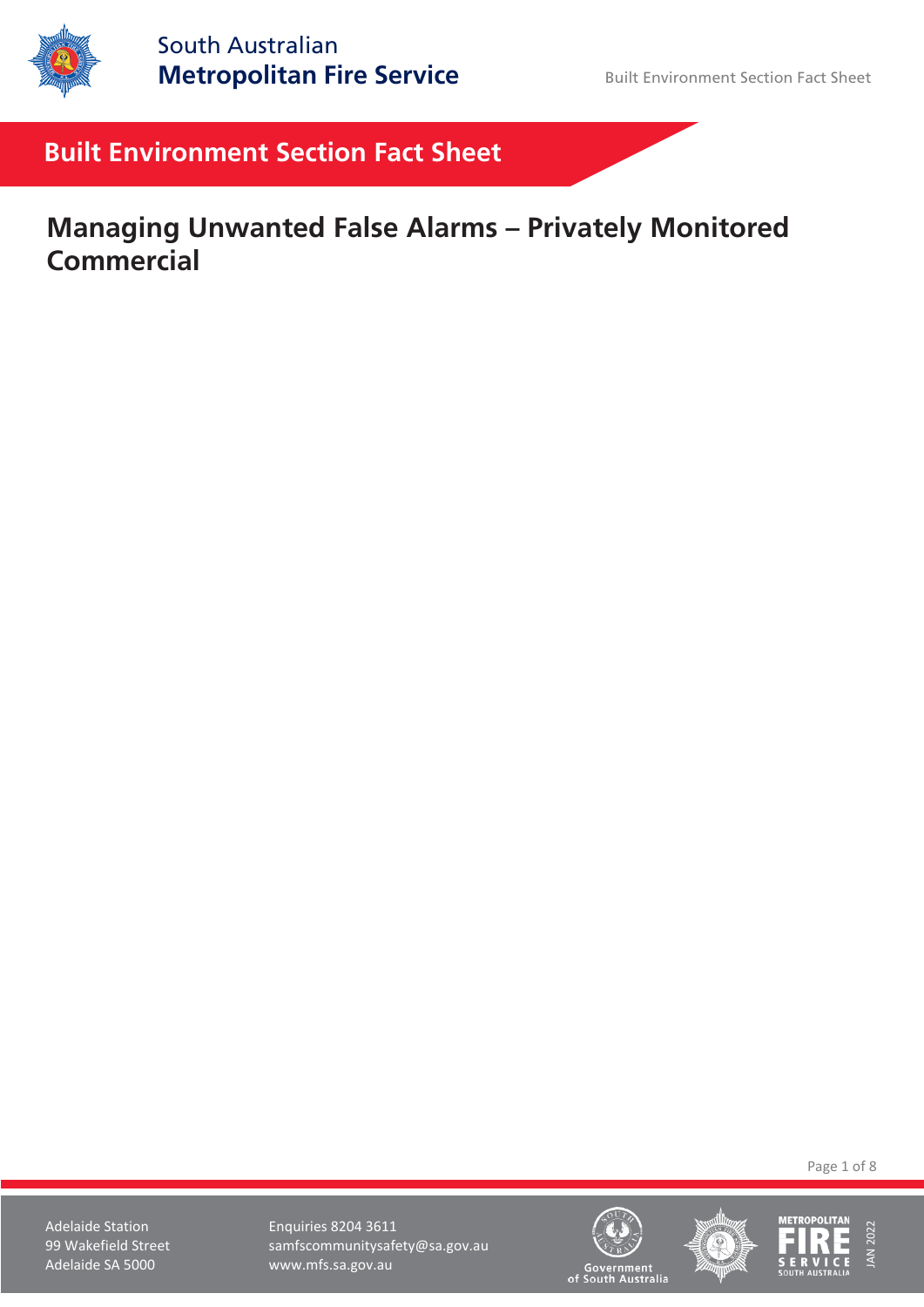# **CONTENTS**

Page 2 of 8

**Adelaide Station** 99 Wakefield Street Adelaide SA 5000

**Enquiries 8204 3611** samfscommunitysafety@sa.gov.au www.mfs.sa.gov.au





**METROPOLITAN IAN 2022** Đ, E E. **SERVICE**<br>SOUTH AUSTRALIA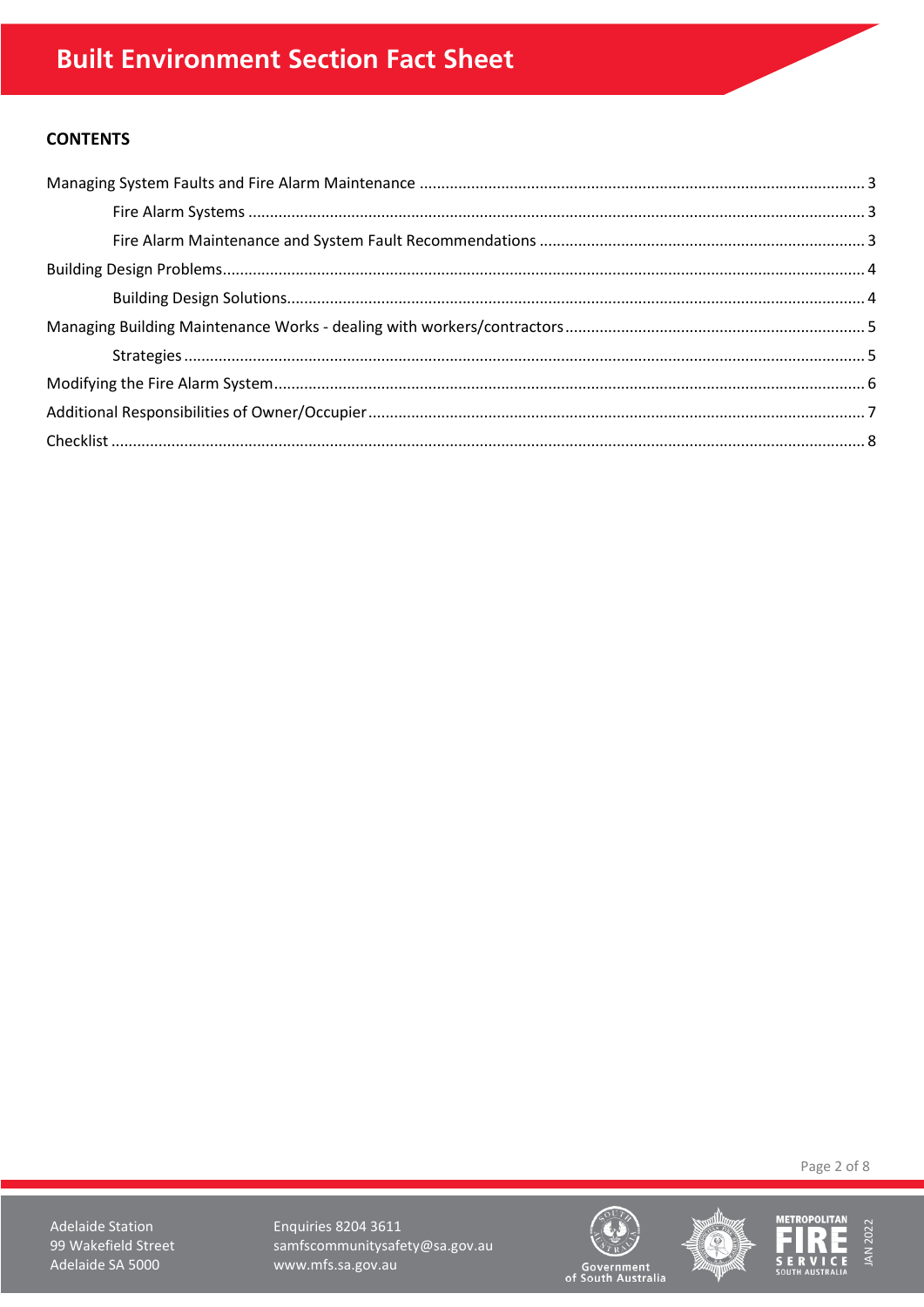# <span id="page-2-0"></span>**MANAGING SYSTEM FAULTS AND FIRE ALARM MAINTENANCE**

#### <span id="page-2-1"></span>**Fire Alarm Systems**

In all buildings with a privately monitored fire alarm system there is a need for a structured fire alarm system maintenance schedule to ensure optimum functionality. Only properly accredited maintenance contractors should be employed to maintain your fire alarm system. Fire alarm systems need to be cleaned, maintained and tested on a regular basis.

#### <span id="page-2-2"></span>**Fire Alarm Maintenance and System Fault Recommendations**

- Be clear with service contractor about the standard of service to be delivered.
- Make an agreement with security services provider as to when the technician is to be called following fire alarm activation.
- The MFS recommends using only qualified fire alarms technicians to do work on the fire alarm system
- Ask technician to show you exactly what maintenance needs to be done.
- Keep a logbook of all maintenance and changes to alarm systems.
- Take an interest in ensuring fastidious attention to detail occurs with the introduction of a planned maintenance schedule.
- Ensure maintenance is kept up to a contracted standard.
- Buildings located close to the ocean may require additional maintenance of their fire alarm system.
- Provide advice to tenants at time of registration, about optimum management of fire alarm systems.
- Before becoming owner/occupier/manager of a building fitted with a privately monitored fire alarm system establish that the fire alarm system is up to standard.
- Conduct regular staff training in how to use the privately monitored fire alarm system.
- Ensure staff and contractors that maintain fire alarm systems have the appropriate accreditation.
- Fire alarm zone isolation procedures should be discussed and signed with workers.
- Regular tests must be carried out on all detectors
- Electrical conduits and detector bases should be sealed against insect infestation.
- That regular housekeeping is affected to avoid dust build-up and to ensure doors are not wedged open to allow dust and insects to enter.
- Ensure smoke doors are functioning correctly.
- Ensure self-closing doors do actually close.

Page 3 of 8

Adelaide Station **Enquiries 8204 3611** 99 Wakefield Street samfscommunitysafety@sa.gov.au Adelaide SA 5000 www.mfs.sa.gov.au





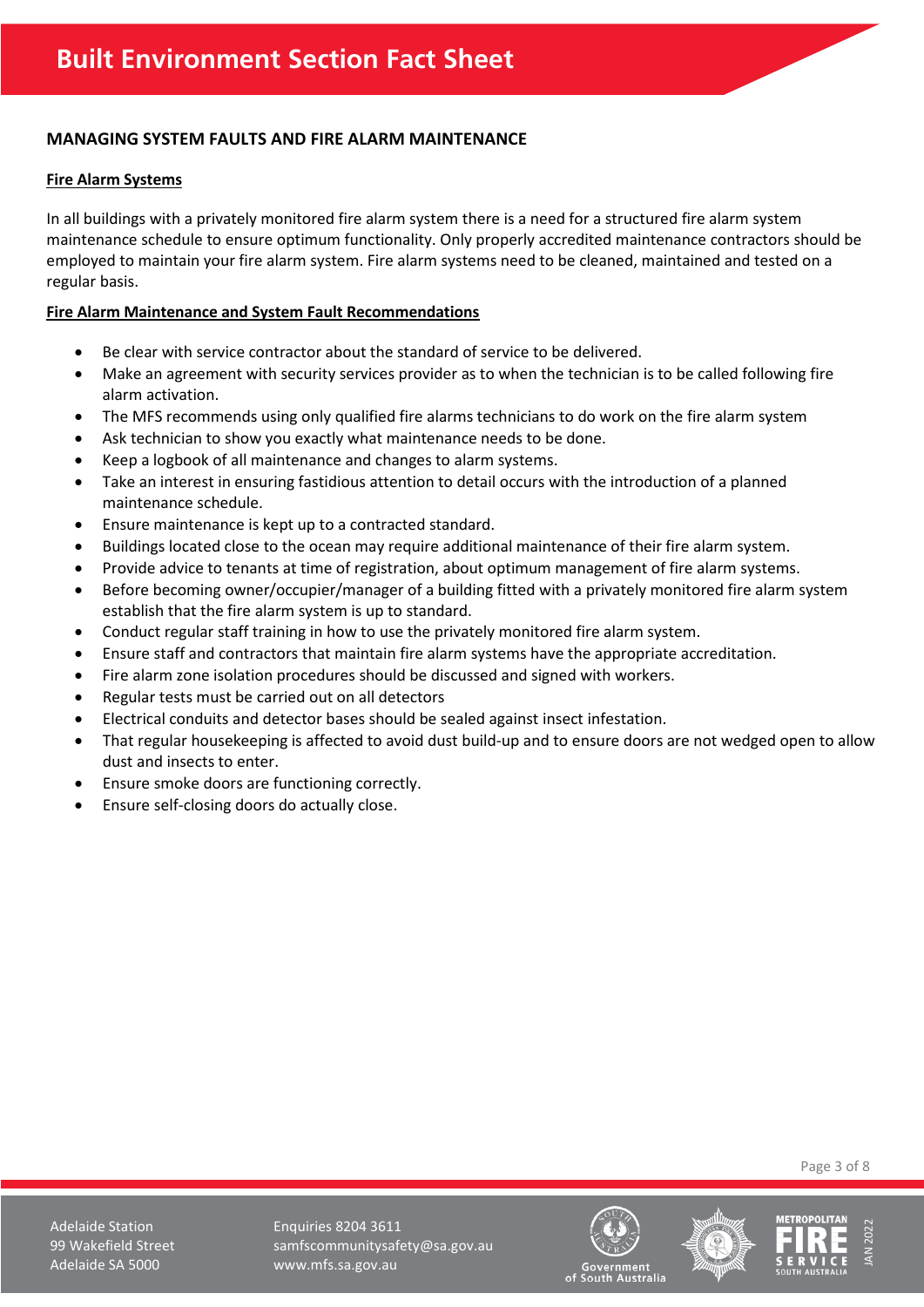# <span id="page-3-0"></span>**BUILDING DESIGN PROBLEMS**

Building design is frequently found to be the cause for unwanted alarm activations due to:

- Incorrect fire alarm systems being installed for the design of the building
- Detectors located too close to problematic environmental factors such as showers
- Inadequate ventilation for cooking facilities, industrial work areas etc.

Fire alarm systems should be designed and installed to suit the purpose of the building.

### <span id="page-3-1"></span>**Building Design Solutions**

- Ensure that the installed fire alarm system is compatible with the building and the environment.
- Check with fire system contractor that detectors are in correct positions.
- Is it possible to replace smoke detectors with a more suitable type?
- Consult with security services provider over any plans for change to the alarm system or detector positioning.
- Review the capacity to remove or relocate potential alarm initiators such as toasters and cooking devices.
- Check to see if the floor plan layout has changed since the fire alarm system was originally installed.
- When current fire alarm systems reach the end of their life, ensure the fire alarm system and alarm panel are upgraded to optimum standards.
- Upgrade buildings that prevent water penetration due to poor internal and external plumbing design.
- Upgrade building design and layout where inadequate ventilation management exists e.g. no door head from bathrooms, or ventilation draws cooking fumes from kitchen areas past smoke detectors.

Page 4 of 8

Adelaide Station Enquiries 8204 3611 99 Wakefield Street samfscommunitysafety@sa.gov.au Adelaide SA 5000 www.mfs.sa.gov.au





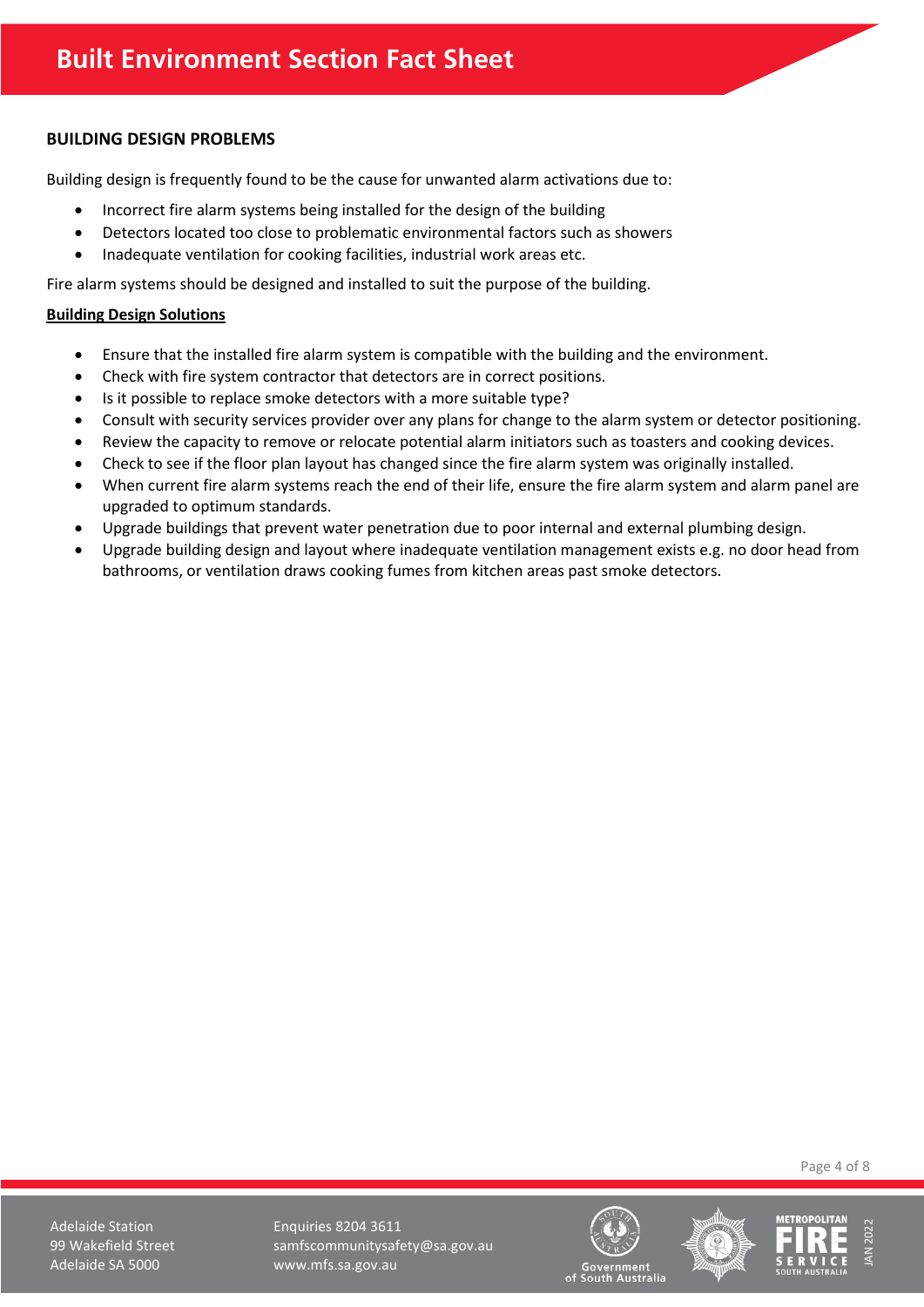# <span id="page-4-0"></span>**MANAGING BUILDING MAINTENANCE WORKS - DEALING WITH WORKERS/CONTRACTORS**

Workers and contractors can unintentionally set off privately monitored fire alarm systems by conducting work such as welding and using heating appliances; mowing and landscaping; and cleaning (steam and air blowers) and pest fumigation etc. Check that all tradespersons who enter the building are conversant with (and have preferably signed) the building trade work policy.

- Hot work permits;
- Covering detectors that could be affected by heat / smoke / dust;
- Isolating zones that could be affected by heat / smoke / dust;
- Liability; and
- Permission to access/work in the building.

#### <span id="page-4-1"></span>**Strategies**

- Brief workers, contractors, and maintenance staff on how to work in the building with alarms and how the alarms themselves work.
- Introduce work permits that detail strict alarm isolation procedure to be adopted before any work is carried out on the premises.
- Explain why and how the fire alarm detectors have to be isolated before starting work.
- It may become necessary to cover detectors temporarily.
- Nominate a person as a safety watch while the fire alarm zone is isolated.
- Explain the monitoring company's procedure when an alarm is activated.
- Explain the consequences of what will happen if an unwanted alarm activation occurs and what your business policy is for payment of a chargeable alarm.
- Establish who is responsible for reinstating the alarm system upon the completion of work.
- Make sure particular care is taken over the use of grinders and gas equipment as gases may drift to other nonisolated zones in the area - this could involve installing automatic closing doors for use in confined areas.
- Ensure workers or contractors do not cut any fire alarm cabling.
- Ensure system is returned to normal after any building works or modifications.

Page 5 of 8

Adelaide Station **Enquiries 8204 3611** 99 Wakefield Street samfscommunitysafety@sa.gov.au Adelaide SA 5000 www.mfs.sa.gov.au





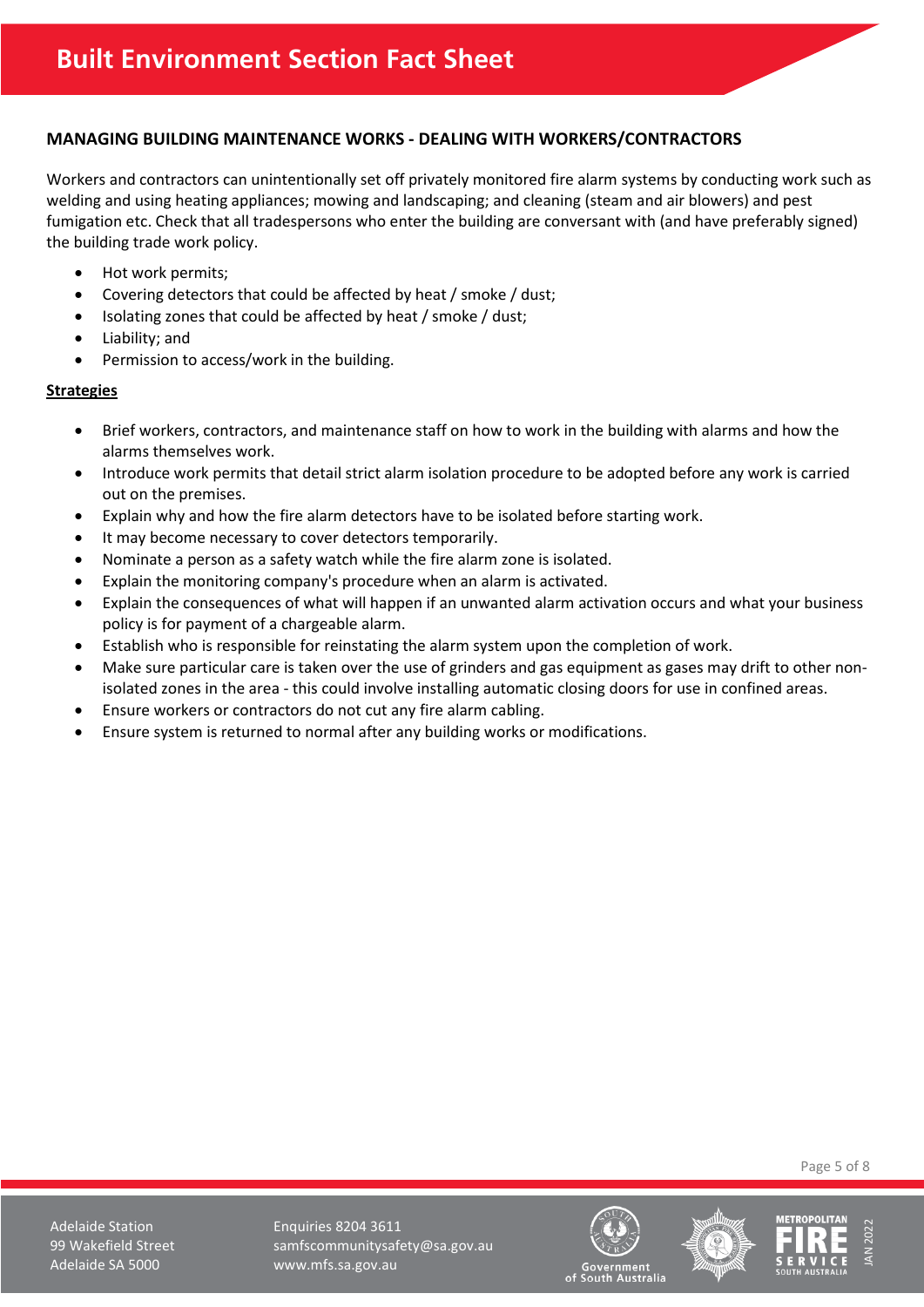### <span id="page-5-0"></span>**MODIFYING THE FIRE ALARM SYSTEM**

There are many possible solutions for minimising false alarms. Modifying the system is the least favoured option however it may be the only solution in some cases. The MFS False Alarms Officer or your security services provider may be able to provide advice about modifications. Some modifications may also require the lodgement of a building application with a building certifier or local council. The MFS recommends using only qualified alarms technicians to do work on your alarm system. Possibilities include:

- Relocating detectors;
- Changing types of detectors;
- Upgrading to intelligent type of detector if the fire alarm panel can support this;
- Removal of detectors where they are outside of the Building Code requirements;
- Activate/install Alarm Verification Facility (AVF) if the fire alarm panel can support this (check with MFS Community Safety Department).

Page 6 of 8

Adelaide Station **Enquiries 8204 3611** 99 Wakefield Street samfscommunitysafety@sa.gov.au Adelaide SA 5000 www.mfs.sa.gov.au





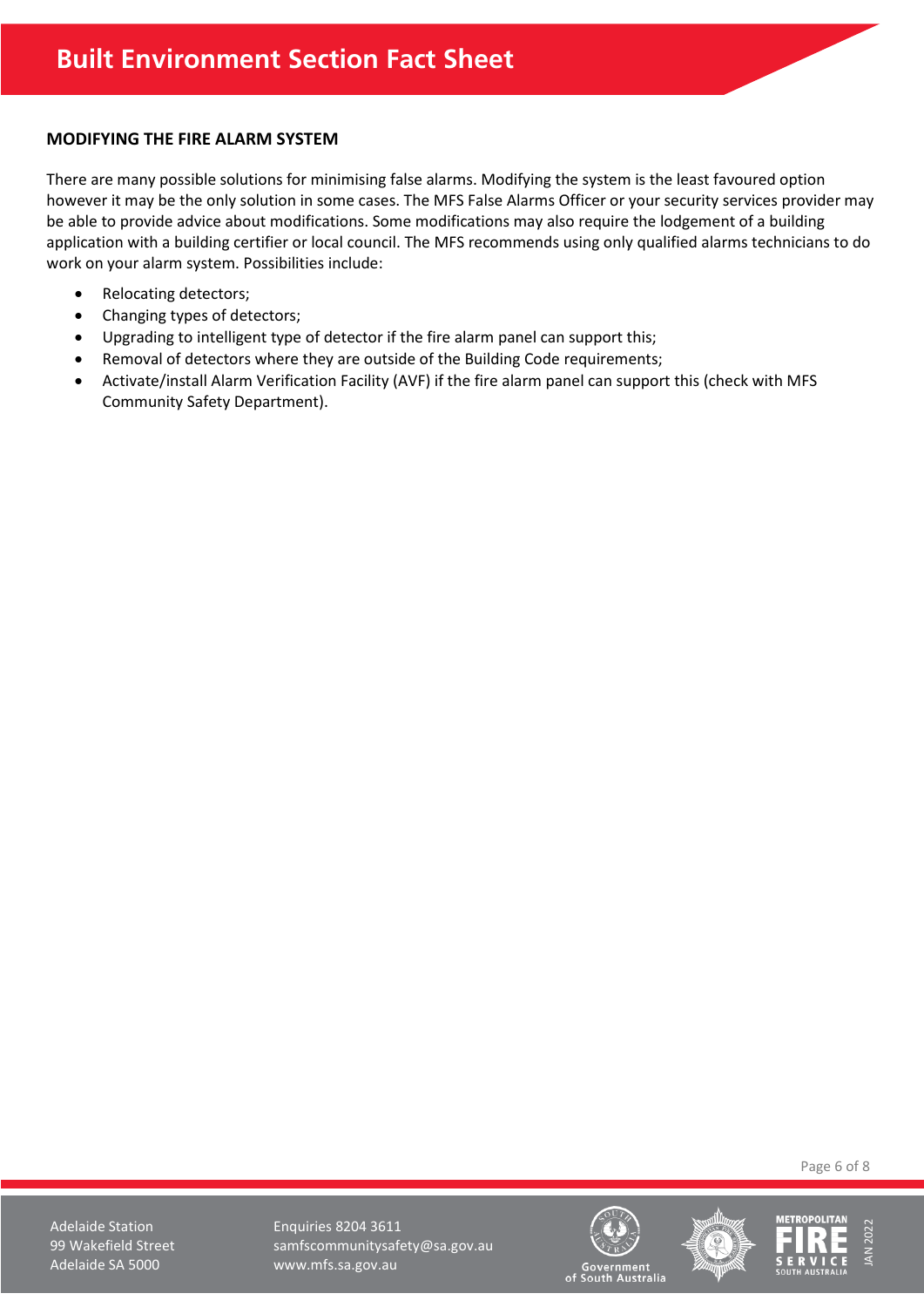# <span id="page-6-0"></span>**ADDITIONAL RESPONSIBILITIES OF OWNER/OCCUPIER**

Pass on all information relevant about the fire alarm system to any caretaker manager or new owner/occupiers.

- Know how to read the fire alarm display.
- Know the relationship between the fire alarm zones, the mimic board/drawing and the building layout.
- Check that the mimic board is accurate and correctly orientated.
- Know how the fire alarm system functions.
- Know how to use the Public Address (PA), Early Warning System (EWS), Early Warning and Intercommunication System (EWIS) if fitted.
- Know the procedure to carry out when an alarm activates.

Check that all residents/occupiers know the following:

- Fire evacuation procedures
- Assembly area's
- What to do when the fire alarm activates
- Their responsibilities when workers/contractors come to do work in their room/area
- How to live with the fire alarm system.

What should you do when the fire alarm activates? The most important thing to remember is that -

# **"LIFE ALWAYS TAKES PRECEDENCE OVER MATERIAL LOSS!"**

- The MFS is on the way; keep everyone calm.
- Evacuate as per the Home Fire Escape Plan.
- Call 000 to ensure fire has been reported.
- Be visible, meet the MFS on arrival and let them know what you've done so far.

Page 7 of 8

Adelaide Station **Enquiries 8204 3611** 99 Wakefield Street samfscommunitysafety@sa.gov.au Adelaide SA 5000 www.mfs.sa.gov.au